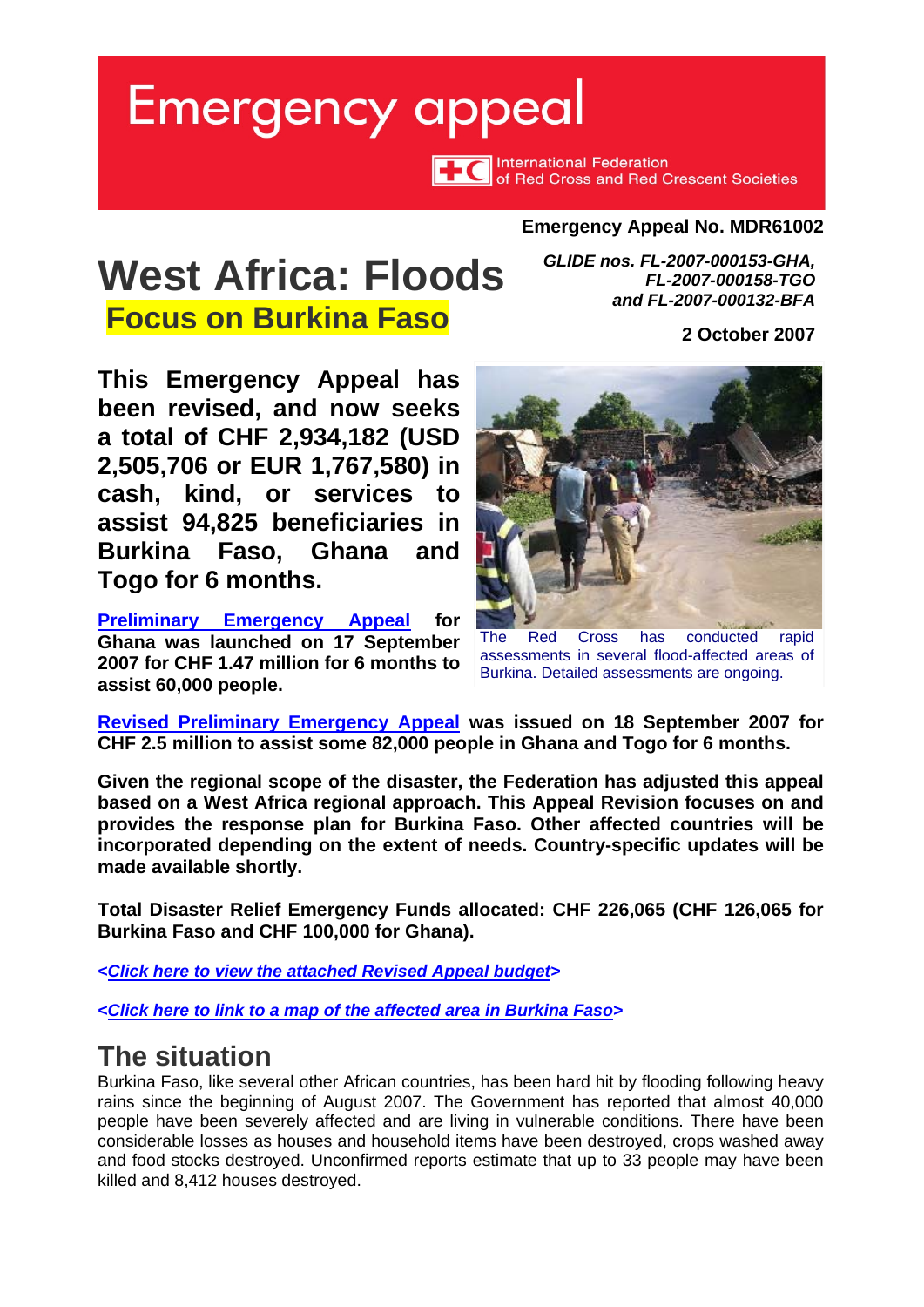According to findings of a joint assessment conducted by the World Food Programme (WFP) and Burkina Faso's National Agricultural Statistics and Forecasting Service (DGPSA) from 28 August to 2 September 2007, more than 22,212 hectares of farmland have been washed away in the regions of Haut Bassin, Mouhoun, Cascades, North and Central-East. In Nahouri Province, 11,263 hectares of farmland are reported to have been affected. Crop losses in Mouhoun and Cascades are estimated at 2,300 tonnes.

The results of joint assessments by WFP, DGPSA and the Burkinabe Red Cross Society (BRCS) local committees on livestock losses indicated that 3,980 poultry and 537 heads of cattle and sheep perished in the floods. However, the crop and livestock loss assessment was not exhaustive as some areas are yet to be reached.

Nevertheless, from preliminary findings, a period of food insecurity is foreseen in the affected localities for the following reasons:

- The months of August and September usually coincide with low food stocks;
- The period is favourable to malaria and diarrhoea diseases (food production activities may be affected);
- The new school year begins between 15 September and 1 October;
- It will take time for the saturated land in affected areas to dry and food production activities to resume.

Additionally, the most affected regions are the main food production areas in the country. As such, poor or low yields can have a great impact on other localities. About 90 per cent of the affected populations are farmers who rely on their harvests to meet most needs, such as their families' staple diet, their children's school fees, medical care, socio-cultural activities and family events (funerals, wedding, etc.). Because food production is normally augmented by cattle breeding, the combination of crop/harvest and livestock losses, in addition to the destruction caused to houses, has inevitably increased the vulnerability of the populations.

Responding to a request from the National Society, the Federation is revising this Emergency Appeal to include support for activities in Burkina Faso. The situation is evolving, and the BRCS and the Federation will provide updates shortly that reflect the situation in the country.

| <b>Provinces</b> | No. of people affected | No. of household affected |  |  |
|------------------|------------------------|---------------------------|--|--|
| Houet*           | 9,800                  | 780                       |  |  |
| Nahouri*         | 10,901                 | 3,300                     |  |  |
| Lorum*           | 5,500                  | 650                       |  |  |
| Kourittenga*     | 5,290                  | 621                       |  |  |
| Soum+            | 2,559                  | 232                       |  |  |
| Léraba*          | 2,085                  | 460                       |  |  |
| Banwa*           | 5,562                  | 740                       |  |  |
| Sanguié+         | 1,333                  | 721                       |  |  |
| Zandoma+         | 736                    | 32                        |  |  |
| <b>Total</b>     | 43,766                 | 7,536                     |  |  |

**Table 1: Overview of affected households, by province** 

\*Source: Burkinabe Red Cross Society. Red Cross volunteers are conducting assessments in order to confirm figures.

 $+$ Source: National Committee for Emergency and Rehabilitation Assistance (CONASUR<sup>[1](#page-1-0)</sup>)

<span id="page-1-0"></span><sup>1</sup> In French: Comité National de Secours d'Urgence et de Réhabilitation (CONASUR)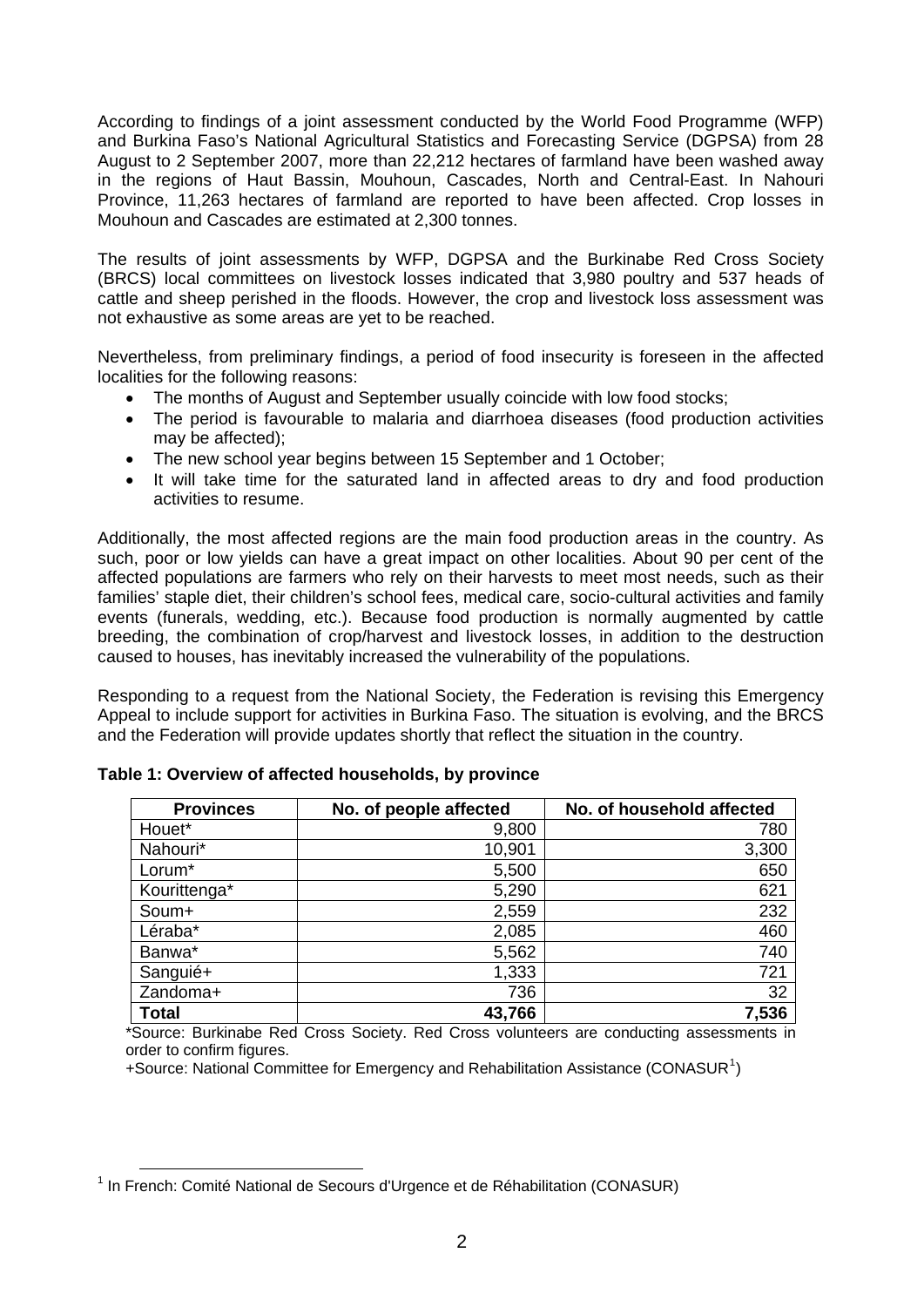## **The needs**

Immediate needs include:

- Kitchen sets;
- Hygiene kits:
- Complementary food;
- Hygiene and health education, including malaria prevention activities.

Other needs are:

- Rebuilding destroved houses:
- Agricultural kits (seeds and fertilizers) for out-of-season cultivations.

## **Red Cross and Red Crescent action**

The Burkinabe Red Cross Society, through its local committees, began its response in some of the affected areas in late August 2007. To date, the National Society has provided support to local authorities in carrying out preliminary assessments and providing prompt assistance to affected people. As floodwaters recede from houses in some areas, it is becoming apparent that previous assessments underestimated the scale of damage. The BRCS has thus recommended that its local committees conduct new assessments in areas which were previously inaccessible.

Immediately after the first spate of flooding occurred, the BRCS mobilized volunteers and firstaid workers – through its provincial committees – to support the government in responding to the needs of flood affected people in Houet and Nahouri provinces. At least 50 Red Cross volunteers were mobilized to assist in the evacuation of casualties and creating awareness on water and sanitation (Watsan) issues. The Federation allocated CHF 126,065 (USD 104,705 or EUR 76,403) from its Disaster Relief Emergency Fund (DREF) to enable the National Society to respond to initial needs in this operation.

The financial support from the Federation's DREF has enabled the National Society to provide assistance to 1,004 flood affected households in the provinces of Houet, Comoe and Leraba. This assistance consists of essential non-food items (2,820 sleeping mats, 2,820 blankets and 45 bales of second-hand clothes), 3,000 hygiene kits (towels, dust clothes, soap, detergent, sponge towels and 1,860 15-litre buckets) and hygiene and health sensitization material.

Additionally, with support from the International Committee of the Red Cross (ICRC), the BRCS is assisting displaced persons from Zounwéogo with kits which comprise of essential non-food items (sleeping mats, blankets, tarpaulins, soap and kitchen sets). This assistance will benefit communities which have been affected by violence between farmers and cattle breeders (approximately 350 households in Zounwéogo Province) and flood affected people in Nahouri Province (more than 1,500 households). The National Society's local committee has also assisted 150 flood affected people in Kourittenga Province with essential non-food items (sleeping mats and blankets) and food items (millet).

## **Coordination and partnerships**

An inter-agency assessment mission was organized on 21-23 September 2007.

#### **Government**

The Government of Burkina Faso has mainly provided food items and non-food relief items (from 15 August to 15 September 2007). Though the government's assistance covers almost all affected provinces, it has not been adequate to meet the needs of all affected people. According to Red Cross estimates, government assistance has reached only 18.8 per cent of the affected populations. For instance, beneficiaries of food distributions conducted in Dakola, Nahouri Province, received 6.9 kg of cereals each due to the limited resources of the government.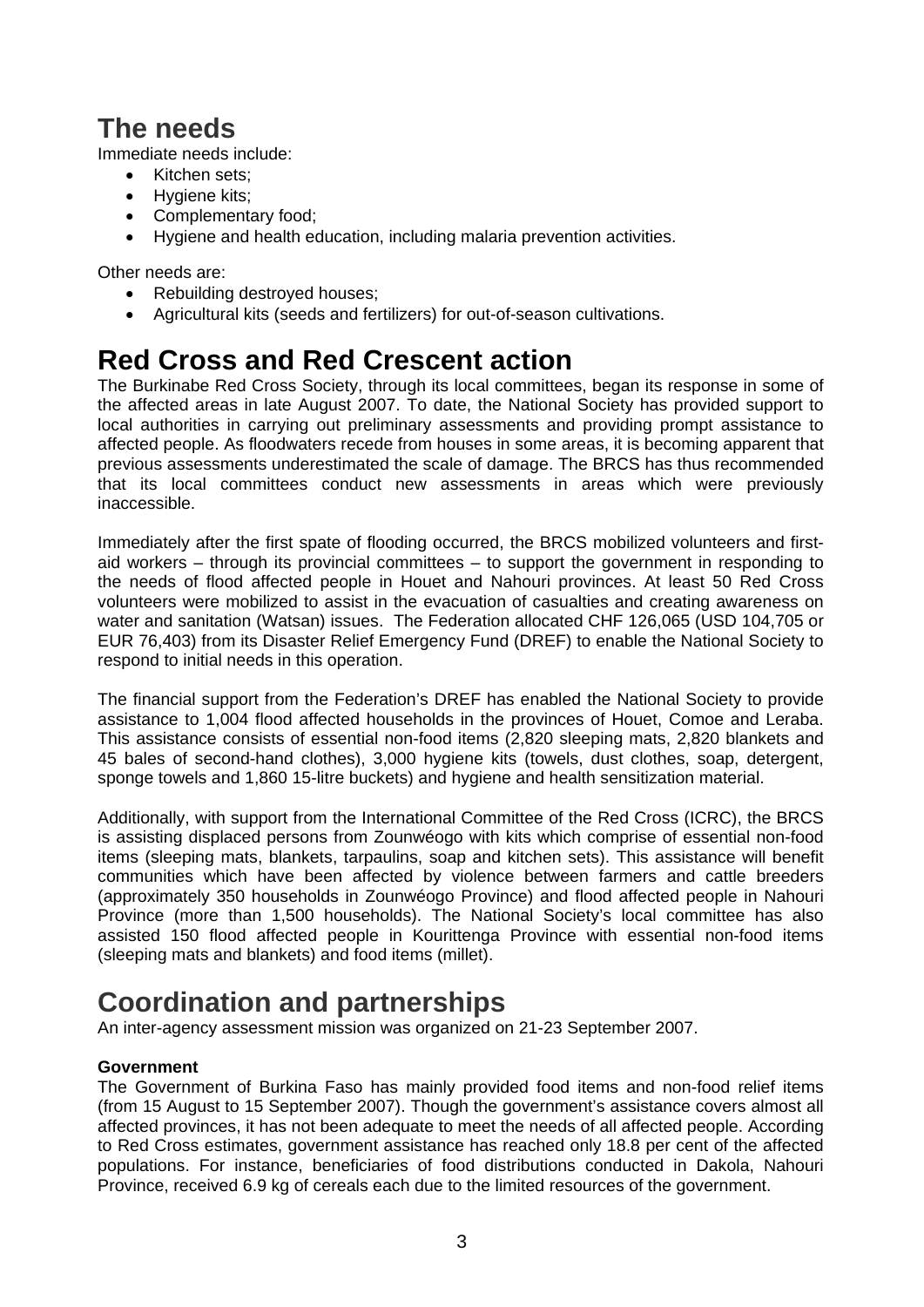The government has benefited from a 400 family tents donation by the Moroccan Government – through bilateral cooperation – and non-food items estimated at more than XOF 98 million from the United Nations Children's Fund (UNICEF), including impregnated bed nets.

#### **United Nations and non-governmental organizations (NGOs)**

The Burkinabe Red Cross Society is working closely with WFP, OXFAM and UNICEF to implement a join project which encompasses food distribution, distribution of impregnated bed nets and implementation of WatSan-related activities. The coordination aims at ensuring efficiency in the provision of humanitarian assistance, minimizing/eliminating waste of resources and avoiding overlapping.

The Food and Agriculture Organization of the UN (FAO) is assessing the agricultural situation with a view of providing support to farmers and helping them to catch up with the next planting season.

### **The proposed operation**

The Red Cross intervention is intended to assist 2,565 flood affected families.

#### **Beneficiary selection criteria**

Red Cross activities are directed to the following beneficiaries as a priority group:

- Pregnant women, breastfeeding women, children aged under 16 years, persons with disabilities and the elderly;
- Widows and/or women headed households;
- Households whose house have been destroyed;
- People whose farms have been destroyed.

#### **Objectives and activities planned**

#### **Emergency relief**

**Objective 1: To provide essential non-food relief items to 2,565 vulnerable flood-affected households in Burkina Faso.** 

**Expected Result:** 2,565 flood affected households have adequate items to prepare food as well as appropriate material to live decently.

**Activity:** Procure, airlift, transport and distribute 7,695 buckets; 7,695 blankets; 7,695 sleeping mats, 2,565 kitchen sets and other basic relief items.

#### **Health**

**Objective 2: To prevent water and vector borne diseases.** 

#### **Expected results:**

- Improved hygiene practices amongst the target population;
- Increased awareness of water and vector borne disease prevention and control;
- Reduced risk of water and vector borne diseases in the target areas.

#### **Activities:**

- Train Red Cross volunteers, opinion leaders and groups of flood and violence affected people on hygiene promotion and health education;
- Conduct hygiene and health education activities (as part of the NFI distributions):
- Procure and distribute 8,002 hygiene kits;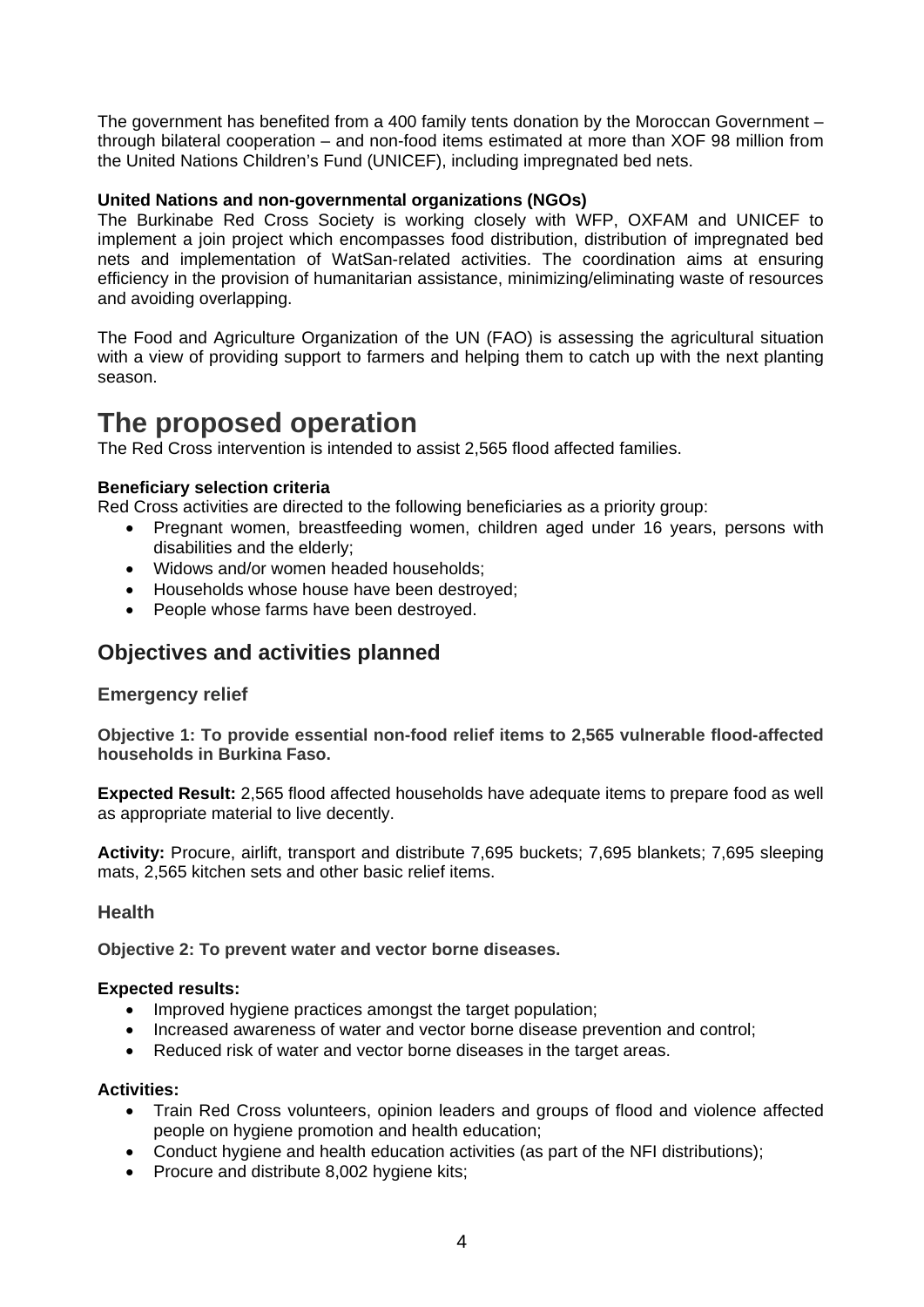• Procure and distribute 4,000 impregnated bed nets, demonstrated their use, register and follow-up that their use is appropriate (the Red Cross will cover gaps; a donation of 2,000 bed nets to the government – by UNICEF – has partially covered the needs).

#### **Logistics**

A detailed and up-to-date mobilization table is available on the Federation's Disaster Management Information System (DMIS) <Click here to view the attached latest mobilization [table>](https://www-secure.ifrc.org/dmis/admin/logistics/docs/MDR61002MT260907a.doc). The Federation will be working on the mobilization of specific relief items to respond to needs in the field; donors are encouraged to coordinate with the Dubai Regional Logistics Unit (RLU) regarding outstanding needs. Shipping instructions will be provided to donors with a commodity tracking number issued prior to shipping any goods to the operation area. Procurement of goods and transport can also be arranged through the RLU.

The Federation's West and Central Africa logistic unit in Dakar, Senegal, is providing support to the Burkinabe Red Cross Society and coordinating regional support with the RLU in Dubai and partners such as UNICEF, WFP and other NGOs.

The RLU aims at ensuring coordinated mobilization of relief goods, coordinated reception of all incoming goods, coordinated warehousing (as required), and coordinated and efficient dispatch of goods to final distribution points.

#### **Communications – Advocacy and Public information**

The BRCS's flood response activities provide an excellent opportunity to demonstrate the added value of the Red Cross and Red Crescent Movement to the public. The BRCS has requested the Federation's Zone office in Dakar to assist in strengthening her ability to disseminate and communicate Red Cross activities. The Federation's Zone information delegate, together with the regional information officer, will continue to assist the National Society in formulating strategies to address the public and media, documenting the distribution process, witnessing the interaction between Red Cross staff and volunteers and beneficiaries, and producing relevant articles and photographs.

#### **Capacity of the National Society**

The BRCS has quite an extensive experience in responding to flood-related disasters, relief operations and social mobilization during health epidemics. However it is difficult for the National Society to cope with the situation in the flood affected areas due to its limited capacity. The BRCS has, thus, requested the support of the Federation. Meanwhile, the National Society has a good network of volunteers who help to manage community healthcare programmes.

#### **Capacity of the Federation**

The Federation has no representation within Burkina Faso but has a Zone office in Dakar, Senegal. The Zone office has technical staff required to support an emergency operation. From its pool of technicians, disaster response skills (through the RDRT and ERU tools) are available at the Zone office. They include public health (including Watsan), emergency health, relief and shelter, IT and telecoms, logistics, finance, reporting and communications.

#### **Revised Appeal budget summary**

See Annex 1 for details.

Thomas Gurtner Markku Niskala Director, a.i Secretary General Coordination and Programmes Division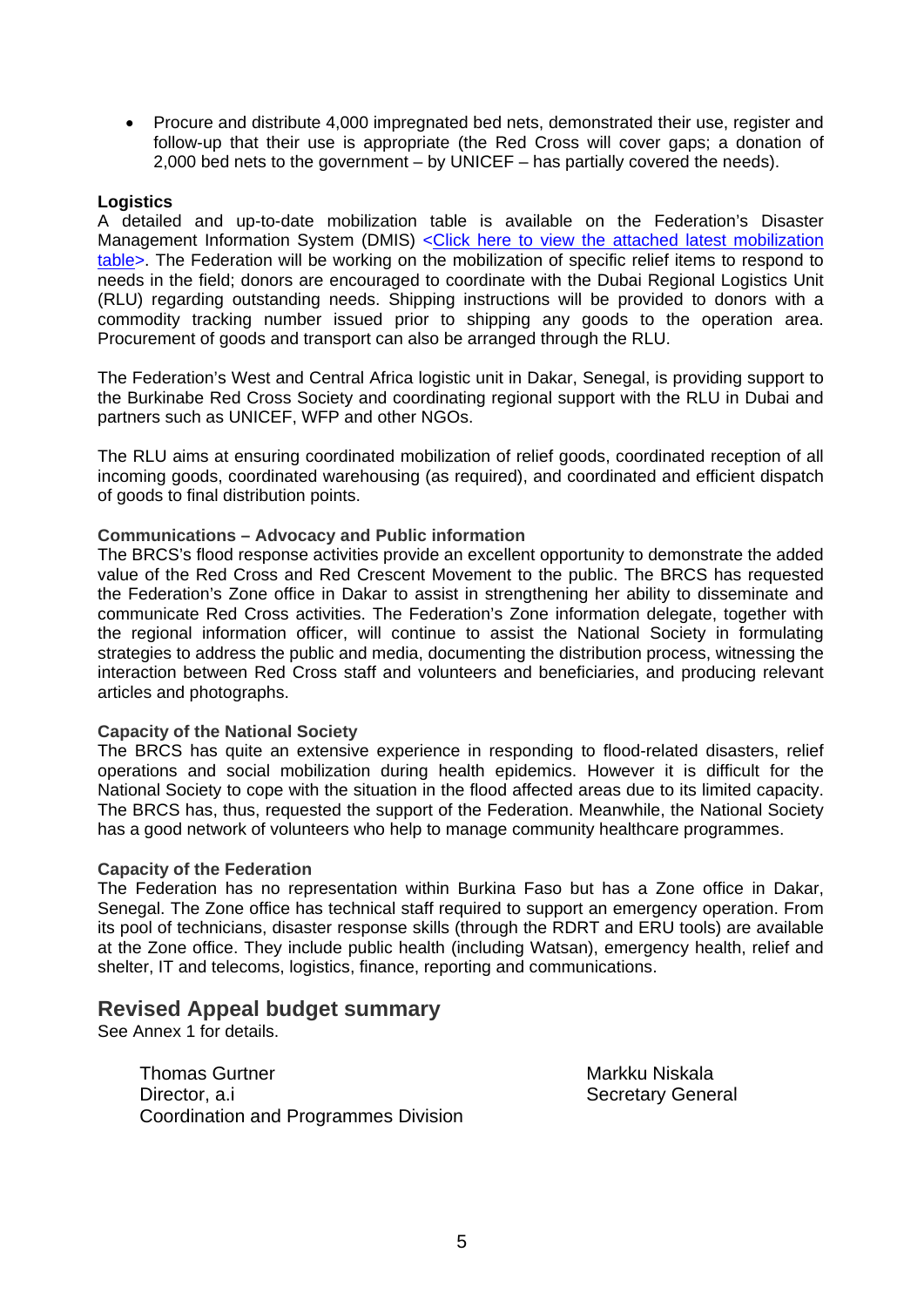#### **How we work**

*All International Federation assistance seeks to adhere to the [Code of Conduct for the International](http://www.ifrc.org/publicat/conduct/)  [Red Cross and Red Crescent Movement and Non-Governmental Organizations \(NGO's\) in Disaster](http://www.ifrc.org/publicat/conduct/)  [Relief](http://www.ifrc.org/publicat/conduct/) and is committed to the [Humanitarian Charter and Minimum Standards in Disaster Response](http://www.sphereproject.org/) (Sphere) in delivering assistance to the most vulnerable.* 

*For support to or for further information concerning Federation programmes or operations in this or other countries, or for a full description of the National Society profile, please access the Federation's website at [http://www.ifrc.org](http://www.ifrc.org/)*

The International Federation's activities are aligned with its Global Agenda, which sets out four broad goals to meet the Federation's mission to "improve the lives of vulnerable people by mobilizing the power of humanity".

#### **Global Agenda Goals:**

- Reduce the numbers of deaths, injuries and impact from disasters.
- Reduce the number of deaths, illnesses and impact from diseases and public health emergencies.
- Increase local community, civil society and Red Cross Red Crescent capacity to address the most urgent situations of vulnerability.
- Reduce intolerance, discrimination and social exclusion and promote respect for diversity and human dignity.

#### **Contact information**

**For further information specifically related to this operation please contact:** 

- **In Nigeria:** Stephen Omollo, Head of Federation West Coast Sub-Zone Office, Lagos; email: [stephen.omollo@ifrc.org;](mailto:stephen.omollo@ifrc.org) telephone: +234 12695228; Fax: +234 12695229
- **In Senegal:** Alasan Senghore, Federation Head of Zone for West and Central Africa, Dakar; email: [alasan.senghore@ifrc.org](mailto:alasan.senghore@ifrc.org); telephone: +221.869.36.41; Fax: +221.860.20.02
- **In Senegal:** Youcef Ait-Chellouche, Disaster Management Coordinator, West and Central Africa Zone, Dakar; email: [youcef.aitchellouche@ifrc.org;](mailto:youcef.aitchellouche@ifrc.org) telephone: +221 638 98 61
- **In Dubai (for mobilization of relief items):** Amina Shaikh, Logistics Officer, RLU; email: [amina.shaikh@ifrc.org](mailto:amina.shaikh@ifrc.org); telephone: +971.50.458.48.72
- **In Geneva:** Niels Scott, Federation Operations Coordinator (Africa); email: [niels.scott@ifrc.org;](mailto:niels.scott@ifrc.org) telephone +41.22.730.4527

*<Revised Appeal budget and map below> [<Click here to return to the title page>](#page-0-0)*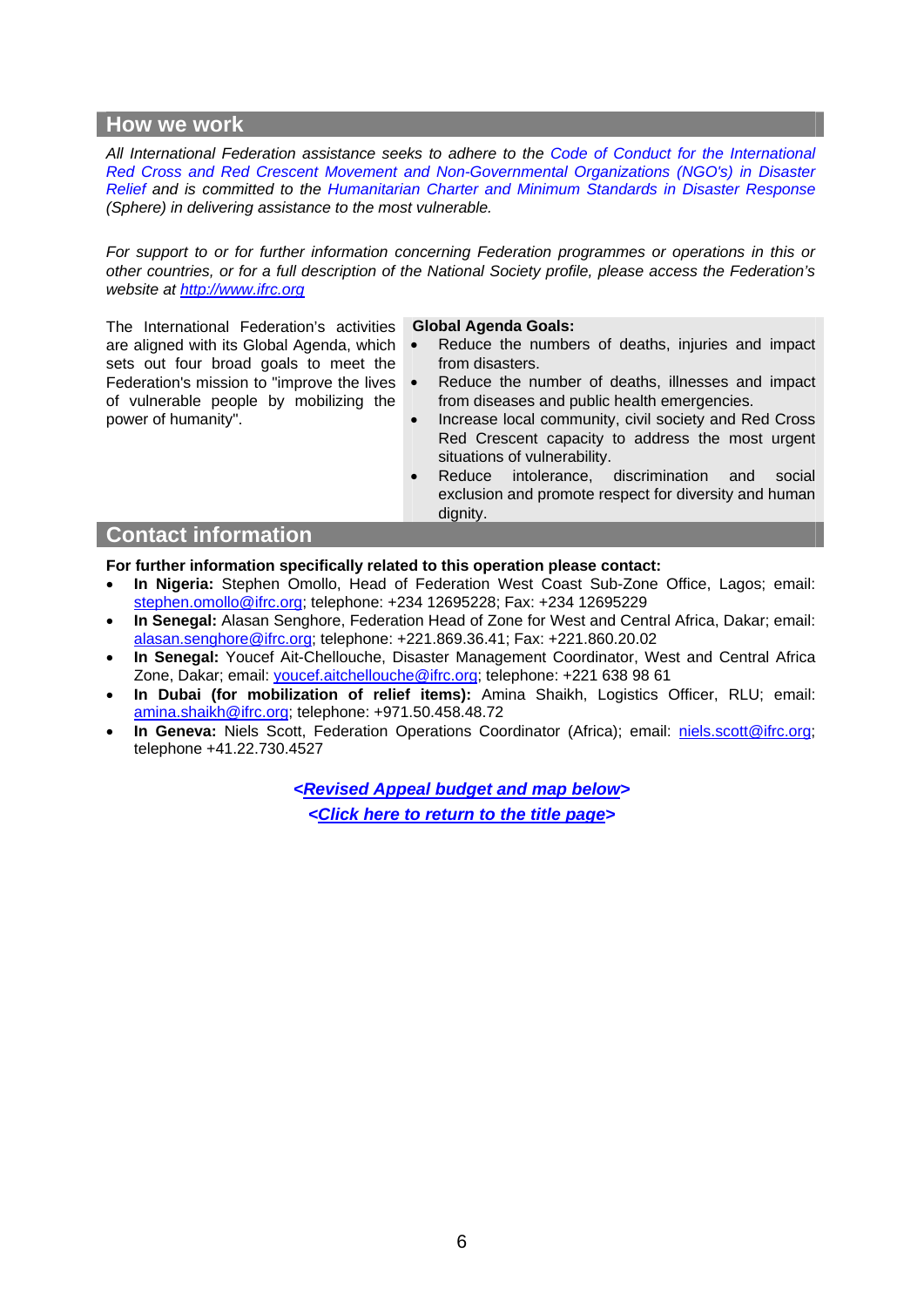### <span id="page-6-0"></span>**APPEAL BUDGET SUMMARY**

#### West Africa Floods APPEAL NO. MDR61002

|                                              |           |                     | <b>Burkina</b> |                      |
|----------------------------------------------|-----------|---------------------|----------------|----------------------|
|                                              | Ghana     | Togo                | Faso           | <b>Revised total</b> |
| <b>RELIEF NEEDS</b>                          |           |                     |                |                      |
| Shelter                                      |           |                     |                |                      |
|                                              | 549,000   | 91,500              | 125,685        | 766,185              |
| <b>Construction Materials</b>                |           | 25,000              | 0              | 25,000               |
| <b>Clothing &amp; Textiles</b>               | 75,000    | 67,520              | 24,000         | 166,520              |
| Food                                         |           | 0                   | 0              | 0                    |
| Seeds & Plants                               | 40,000    | 40,000              | 0              | 80,000               |
| <b>Water &amp; Sanitation</b>                | 93,750    | 26,000              | 78,490         | 198,240              |
| <b>Medical &amp; First Aid</b>               | 50,000    | 74,000              | 0              | 124,000              |
| <b>Teaching Materials</b>                    | 5,000     | 12,000              | 0              | 17,000               |
| Utensils & Tools                             | 160,000   | 74,000              | 0              | 234,000              |
| <b>Other Supplies &amp; Services</b>         | 220,000   | 95,000              | 0              | 315,000              |
| <b>Total Relief Needs</b>                    | 1,192,750 | 505,020             | 228,175        | 1,925,945            |
|                                              |           |                     |                |                      |
| <b>CAPITAL EQUIPMENT</b>                     |           |                     |                |                      |
| Land & Buildings                             | 0         | 0                   | 0              | 0                    |
| Vehicles Purchase                            | 0         | 35,000              | 0              | 35,000               |
| <b>Computers &amp; Telecom Equipment</b>     | 10,000    | 36,200              | 0              | 46,200               |
| Office/Household Furniture & Equip.          | 0         | 8,000               | 0              | 8,000                |
| <b>Medical Equipment</b>                     | 0         | 0                   | 0              | 0                    |
| Other Machinery & Equipment                  | 0         | 0                   | $\mathbf 0$    | 0                    |
| <b>TRANSPORT, STORAGE &amp; VEHICLES</b>     |           |                     |                |                      |
| Storage - Warehouse                          | 30,000    | 20,000              | 0              | 50,000               |
| Distribution & Monitoring                    | 20,000    | 38,000              | 1,500          | 59,500               |
| <b>Transport &amp; Vehicles Costs</b>        | 30,000    | 55,000              | 43,350         | 128,350              |
|                                              |           |                     |                |                      |
| <b>PERSONNEL</b>                             |           |                     |                |                      |
| <b>International Staff</b>                   | 30,000    | 100,000             | 0              | 130,000              |
| Regionally Deployed Staff                    | 30,000    | 22,600              | 20,000         | 72,600               |
| <b>National Staff</b>                        |           | 15,750              | 0              | 15,750               |
| <b>National Society Staff</b>                | 10,000    | 63,750              | 68,970         | 142,720              |
| Consultants                                  |           | 0                   | 0              | 0                    |
| <b>WORKSHOPS &amp; TRAINING</b>              |           |                     |                |                      |
| Workshops & Training                         |           | 6,000               | 5,150          |                      |
|                                              |           |                     |                | 11,150               |
| <b>GENERAL EXPENSES</b>                      |           |                     |                |                      |
| Travel                                       | 10,000    | 8,000               | 0              | 18,000               |
| Information & Public Relations               | 10,000    | 20,000              | 0              | 30,000               |
| Administration costs                         | 5,000     | 4,000               | 19,995         | 28,995               |
| <b>Communication Costs</b>                   | 2,000     | 16,000              | 1,250          | 19,250               |
| <b>Professional Fees</b>                     | 0         | 0                   | 0              | U                    |
| <b>Financial Charges</b>                     | 0         | 2,000               | 0              | 2,000                |
| <b>Other General Expenses</b>                |           | 20,000              | 0              | 20,000               |
|                                              |           |                     |                |                      |
| <b>PROGRAMME SUPPORT</b>                     |           |                     |                |                      |
| Programme Support - PSR                      | 95,918    | 67,803              | 27,000         | 190,722              |
| <b>Total Operational Needs</b>               | 282,918   | 538,103             | 187,215        | 1,008,237            |
| <b>Total Appeal Budget (Cash &amp; Kind)</b> |           | 1,475,668 1,043,123 |                | 415,390 2,934,182    |
|                                              |           |                     |                |                      |
| <b>Available Resources**</b>                 | 998,487   | 50,021              | 33,346         | 1,081,854            |
| <b>Net Request</b>                           | 477,181   | 993,102             |                | 382,044 1,852,328    |